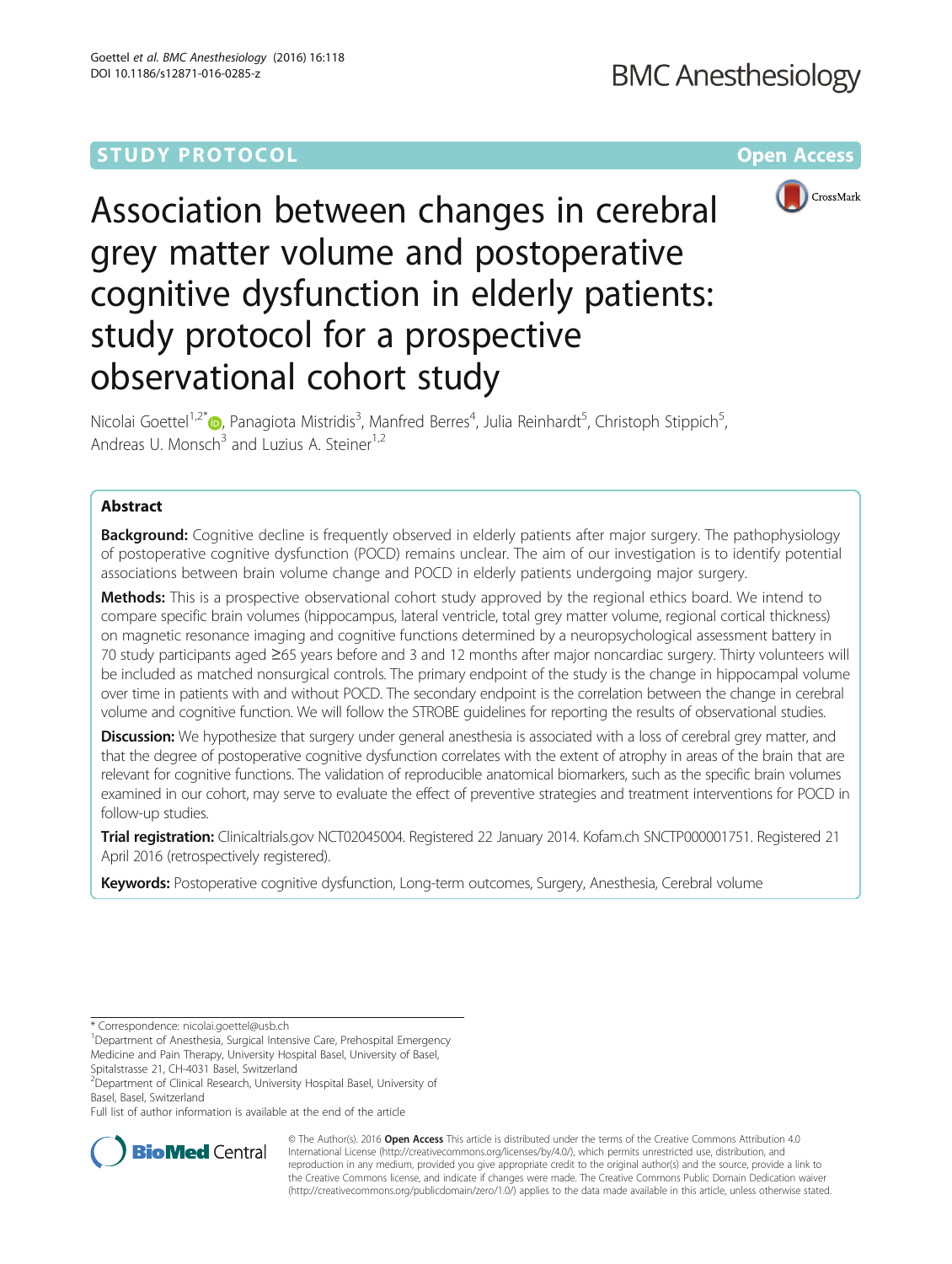# Background

Anesthesia care for patients in their seventies or eighties has an ever-growing presence in clinical practice given the demographic development in many industrialized countries. Variable degrees of cognitive decline are frequently observed after major surgery in elderly patients and have been defined as postoperative cognitive dysfunction (POCD) [\[1\]](#page-7-0). Clinical studies have reported an incidence of POCD of up to 41% in surgical patients older than 60 years (Table 1) [\[2\]](#page-7-0). In many patients, this is a transient problem. But in some patients, cognitive deficits are long-term or permanent [[1, 2\]](#page-7-0). POCD may also develop in younger patients [[3](#page-7-0)] and after minor surgery [[4](#page-7-0)]. The occurrence of POCD is associated with increased mortality and important socioeconomic consequences [\[5\]](#page-7-0).

The potential association between exposure to anesthesia and the development of dementia in elderly patients remains a controversial topic [[6, 7\]](#page-7-0). So far, a direct association between surgery and long-term cognitive decline has not been established [[8\]](#page-7-0). The pathophysiology of POCD is poorly understood, and no preventive strategy or treatment has been described so far [[9\]](#page-7-0). A retrospective analysis of cohort data suggests that surgery may be associated with a decrease in brain volume [\[10](#page-7-0)]; however, no analysis of a potential link between cerebral atrophy and cognitive functions was made. We would like to reproduce and verify these results and investigate a possible relationship with the postoperative cognitive performance in surgical patients.

The principal objective of this observational cohort study is to prospectively test the hypothesis whether major noncardiac surgery under sevoflurane-based general anesthesia is associated with a loss of cerebral grey matter in elderly patients. We also hypothesize that the degree of POCD correlates with the loss of grey matter in brain areas relevant for cognitive functions.

# **Methods**

## Study design and setting

This prospective, observational cohort study is being conducted at the University Hospital Basel, Switzerland. Study recruitment commenced in July 2015 and is expected to last for 36 months. The regional ethics committee (EC) approved the study prior to participant inclusion (Ethikkommission Nordwestschweiz, protocol: EKNZ 2014–155, 1 August 2014). The study was registered on clinicaltrials.gov (NCT02045004) on 22 January 2014 and on Kofam.ch (SNCTP000001751) on 21 April 2016.

## Study population

Two groups of study participants will be investigated in this prospective cohort study. Seventy patients aged ≥65 years undergoing major surgical procedures will be recruited for this study (Group 1). Thirty volunteers aged ≥65 years will be recruited as matched nonsurgical controls (Group 2).

### Recruitment and informed consent

Study participants in the surgical group (Group 1) will be recruited as patients of the University Hospital Basel, Switzerland. Eligible patients are identified by screening the daily list of visits in the preoperative anesthesia clinic. They are either contacted personally on the same day, or by mail in a letter including participant information and a consent form. A followup phone call by an investigator will provide further information about relevant details of the study. Study participants in the nonsurgical control group (Group 2) will be recruited from an existing study subject registry established by the Memory Clinic at the Felix Platter Hospital, Basel, Switzerland. Nonsurgical controls are matched to surgical patients according to age, gender and level of education.

The study is conducted with written informed consent from all study subjects and is conducted with respect of the most recent version of the Declaration of Helsinki [[11\]](#page-7-0). Participants are informed that participation in the study is voluntary, and that they are free to withdraw at any time. Recruitment and consenting of study participants by members of the research team is in-line with Good Clinical Practice (GCP) [[12\]](#page-7-0).

| Table 1 Incidence of POCD after noncardiac surgery |  |
|----------------------------------------------------|--|
|----------------------------------------------------|--|

| Study              | Population                                                                                       | Time for postoperative test | POCD rate (%)                |
|--------------------|--------------------------------------------------------------------------------------------------|-----------------------------|------------------------------|
| Moller et al. [1]  | Patients $\geq 60$ undergoing major<br>abdominal, thoracic, or<br>orthopedic surgery             | 1 week and 3 months         | 25.8 and 9.9%, respectively  |
| Monk et al. [2]    | Patients >60 undergoing minimally<br>invasive, intraabdominal/thoracic,<br>or orthopedic surgery | 1 week and 3 months         | 41.4 and 12.7%, respectively |
| Johnson et al. [3] | Patients 40-60 undergoing major<br>abdominal or orthopedic surgery                               | 1 week and 3 months         | 19.2 and 6.2%, respectively  |
| Canet et al. [4]   | Patients >60 undergoing minor surgery                                                            | 1 week and 3 months         | 6.8 and 6.6%, respectively   |

POCD postoperative cognitive dysfunction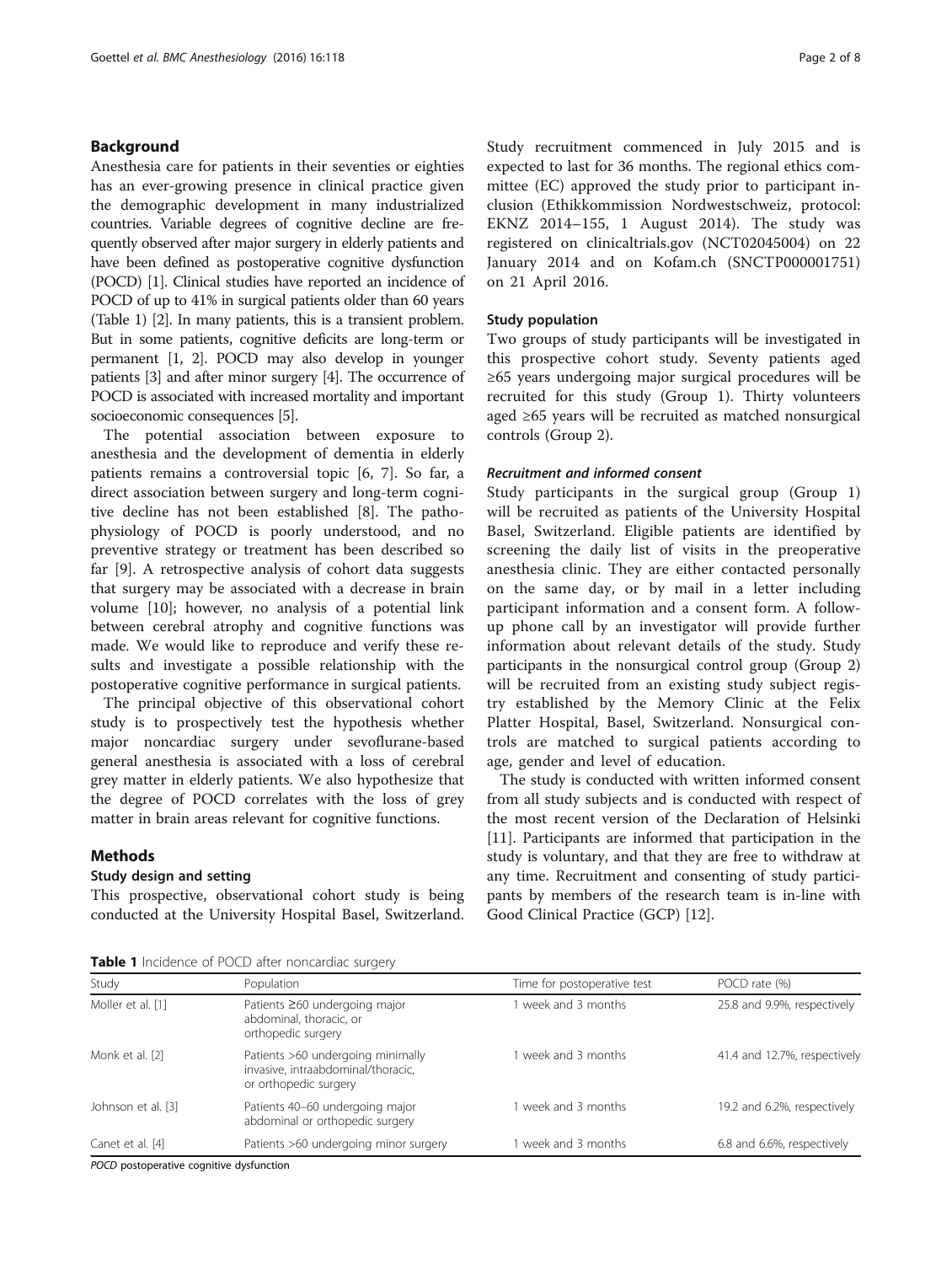## Inclusion and exclusion criteria

Study inclusion and exclusion criteria appear in Table 2. All patients aged 65 years or older, American Society of Anesthesiologists' physical status I–III, who are scheduled from major elective surgery under general anesthesia at the University Hospital Basel, are eligible for study inclusion in Group 1. Further inclusion criteria comprise a home location suitable for testing, German as their first language, and an Instrumental Activities of Daily Living [\[13](#page-7-0)] score ≥6. Participants in Group 2 are volunteers who present equal inclusion and exclusion criteria, without planned surgery.

#### **Outcomes**

The primary endpoint of this study is the degree of change in hippocampal volume over time between patients with and patients without POCD. Other specific cerebral volumes measured are the lateral ventricles, the total grey matter volume, and regional cortical thickness. The secondary endpoint is the correlation between the change in cerebral volume and the change in cognitive function.

#### Study procedures

Study-related procedures include a baseline multimodal assessment, intraoperative data acquisition and postoperative multimodal assessments on study visits scheduled 1 week, 3 months and 1 year after surgery. Figure [1](#page-3-0) shows the flow diagram for the study assessments on a time line.

#### Anesthetic management

Anesthesia will be standardized. Intravenous propofol and fentanyl will be used for induction of general anesthesia, atracurium or rocuronium for neuromuscular blockade. Patients will be intubated and mechanically ventilated with an air/oxygen mixture to maintain an end-tidal carbon dioxide at 4.6 ± 0.6 kPa. Inhalational sevoflurane, intravenous fentanyl or remifentanil will be used to maintain anesthesia. Intraoperatively, the dose of anesthetics will be controlled using depth of anesthesia monitoring at a targeted bispectral index (BIS) of 40–60 and end-tidal sevoflurane concentration monitoring. Data will be downloaded directly from the patient monitor (IntelliVue™ MX800, Philips Healthcare, Zurich, Switzerland) and the anesthesia machine (Perseus™, Dräger, Liebefeld, Switzerland) on a personal computer using ICM+ software (Cambridge Enterprise Ltd, University of Cambridge, United Kingdom).

# Neuropsychological assessment

The Consortium to Establish a Registry for Alzheimer's Disease-Neuropsychological Assessment Battery (CERAD-NAB) [\[14](#page-7-0)], Trail Making Tests A and B [\[15](#page-7-0)], and phonemic fluency (s-words) [[16](#page-7-0)] will be performed preoperatively, at

#### Table 2 Study inclusion and exclusion criteria

| Criterion                                                                                                                 | Screening procedure                                                    |
|---------------------------------------------------------------------------------------------------------------------------|------------------------------------------------------------------------|
| Inclusion criteria                                                                                                        |                                                                        |
| Age ≥65 years                                                                                                             | Medical record                                                         |
| Home location suitable for testing                                                                                        | Medical record                                                         |
| German as a first language                                                                                                | Medical record or<br>recruitment telephone call                        |
| $IADL$ score $\geq 6$                                                                                                     | Baseline assessment                                                    |
| ASA physical status I-III                                                                                                 | Baseline assessment                                                    |
| Major elective surgery <sup>a</sup>                                                                                       | Medical record                                                         |
| Planned general anesthesia <sup>a</sup>                                                                                   | Baseline assessment                                                    |
| Exclusion criteria                                                                                                        |                                                                        |
| Cardiac surgery <sup>a</sup>                                                                                              | Medical record                                                         |
| Neurosurgery including carotid<br>endarterectomy, or any type of surgery<br>precluding postoperative testing <sup>a</sup> | Medical record                                                         |
| (Another) major surgery within the<br>study timeline                                                                      | Medical record, recruitment<br>telephone call or baseline<br>interview |
| General anesthesia up to 3 months<br>prior to inclusion                                                                   | Medical record                                                         |
| Baseline MMSE score <24                                                                                                   | Baseline<br>neuropsychological<br>assessment                           |
| Dementia criteria per DSM-5                                                                                               | <b>Baseline</b><br>neuropsychological<br>assessment                    |
| Previous pathological cerebral<br>imaging (if available)                                                                  | Medical record                                                         |
| History of cerebral or cerebrovascular<br>pathology, head trauma,<br>neurodegenerative illness or epilepsy                | Medical record                                                         |
| Chronic use of psychiatric medication                                                                                     | Medical record or<br>baseline interview                                |
| Alcohol or substance abuse                                                                                                | Medical record or<br>baseline interview                                |
| History of chronic pain unrelated to<br>the planned surgery                                                               | Medical record                                                         |
| Chronic medical illness known to<br>induce encephalopathy                                                                 | Medical record                                                         |
| Any contraindication for MRI (e.g.,<br>pacemakers and other MRI-incompatible<br>implantable device)                       | Medical record,<br>recruitment telephone<br>call or baseline interview |
| Claustrophobia                                                                                                            | Medical record, recruitment<br>telephone call or baseline<br>interview |
| Incidentally diagnosed disease or<br>unfavorable course of disease in<br>participants who choose not to<br>be informed    | Any study assessment                                                   |
| Lack of informed consent                                                                                                  | Recruitment telephone call                                             |

ASA American Society of Anesthesiologists, DSM-5 Diagnostic and Statistical Manual of Mental Disorders, Fifth Edition, IADL Instrumental Activities of Daily Living, MMSE Mini-Mental State Examination

<sup>a</sup>Not applicable for the nonsurgical control group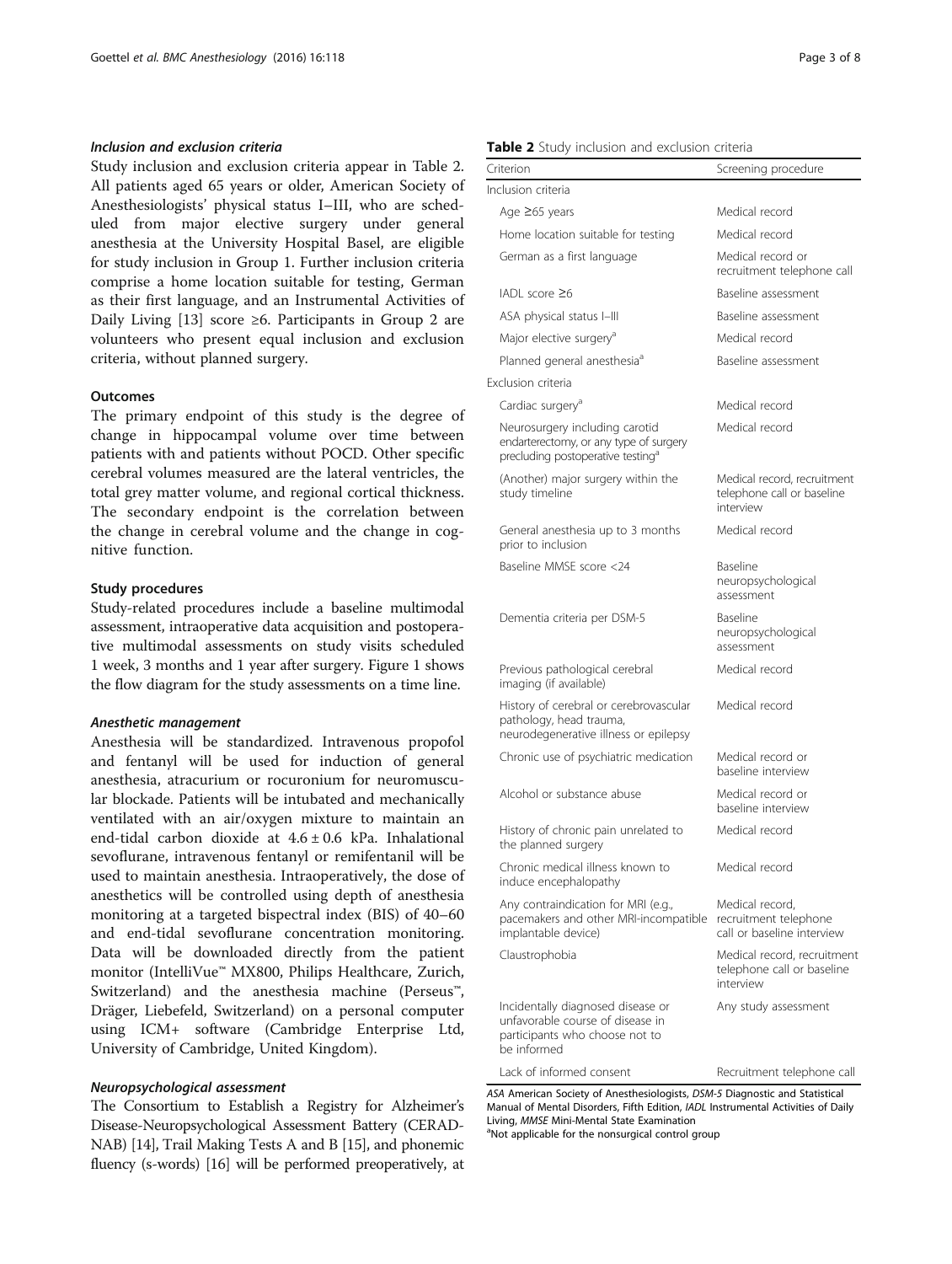<span id="page-3-0"></span>

7 days, 3 months and 1 year postoperatively. Training of all study personnel and supervision of cognitive testing will be carried out by the Memory Clinic at Felix Platter Hospital. Cognitive functions will be quantified using the CERAD-NAB total score [\[17\]](#page-7-0), in its demographically-corrected form [[18](#page-7-0)]. A correction for short-term practice effects will be carried out based on previous work [\[19\]](#page-7-0). Table [3](#page-4-0) shows the neuropsychological subtests used in this study [\[20](#page-7-0)]. The 15 variables resulting from neuropsychological assessment are converted into standard scores (z-scores) based on a normative sample [\[21](#page-7-0)], and the z-score changes from baseline are calculated. POCD is diagnosed if the decline is >1.0 standard scores in two or more of the 15 variables based on the diagnostic guideline for mild cognitive impairment and

dementia related to Alzheimer's disease by the National Institute on Aging-Alzheimer's Association [[22](#page-7-0)] and the American Psychiatric Association's Diagnostic and Statistical Manual of Mental Disorders (DSM-5) [\[23](#page-7-0)]. Postoperative delirium is assessed using the Delirium Observation Screening scale [[24](#page-7-0)] and, if applicable, the Confusion Assessment Method [\[25\]](#page-7-0), administered 3 times daily until the fifth postoperative day.

# Other assessments

Other assessment tools include the Charlson Comorbidity Index [\[26\]](#page-7-0); the Instrumental Activities of Daily Living [[13](#page-7-0)], the Geriatric Depression Scale [\[27\]](#page-7-0), and the Short Form Health Survey [[28](#page-7-0)], and will be assessed at baseline,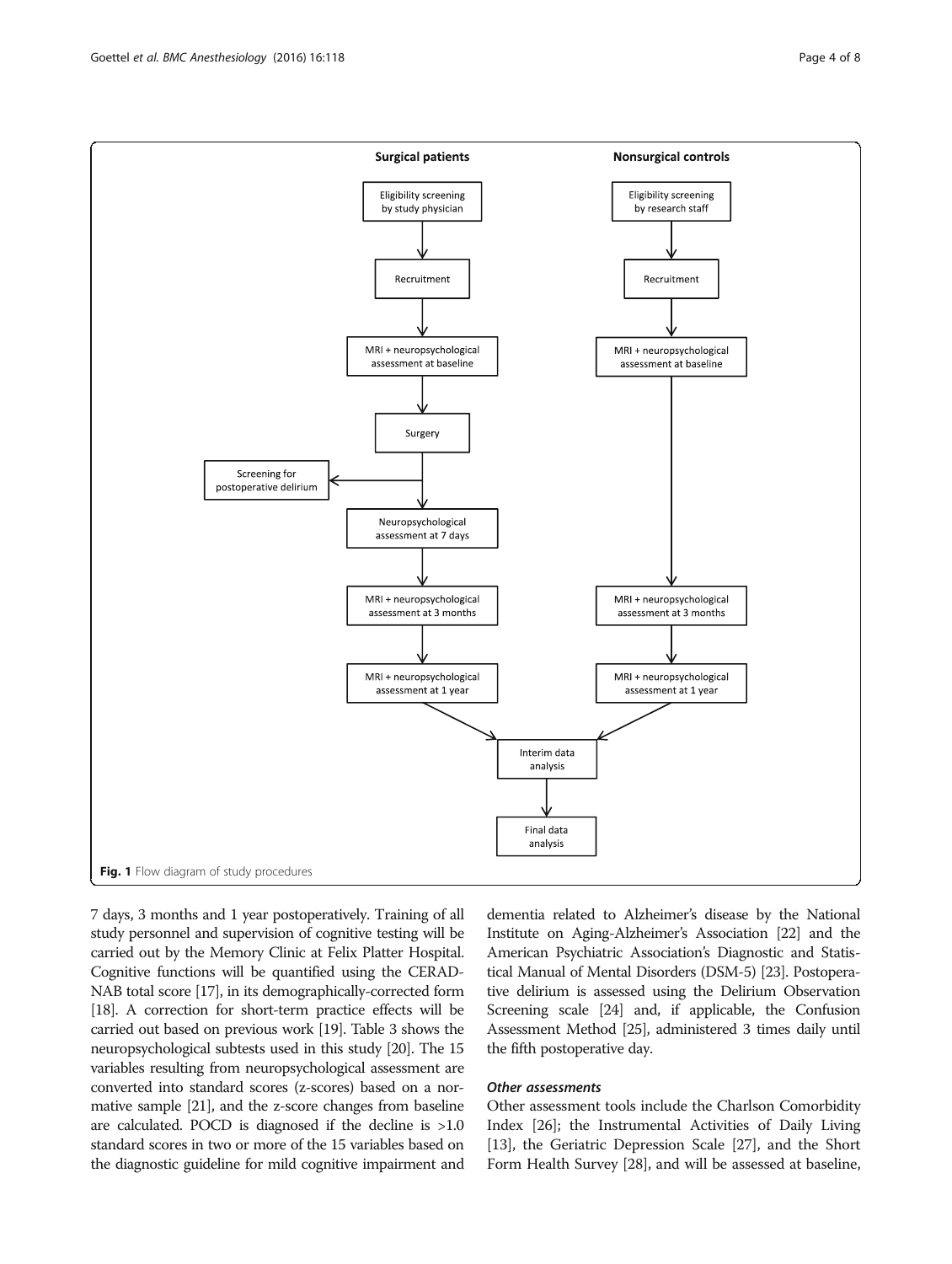| Test variable                           | Test description                                                                                                     | Domain tested            |
|-----------------------------------------|----------------------------------------------------------------------------------------------------------------------|--------------------------|
| CERAD-NAB word list-encoding            | Total number of correctly learned words across three learning trials<br>(number of words per trial = $10$ )          | Verbal episodic learning |
| CERAD-NAB word list-delayed free recall | Total number of correctly remembered words after a delay<br>following encoding                                       | Verbal episodic memory   |
| CERAD-NAB word list-savings             | Proportion of correctly recalled words during delayed free recall<br>relative to words learned in learning trial 3   | Verbal episodic memory   |
| CERAD-NAB word list-discriminability    | Rate of correctly recognized words from encoding                                                                     | Verbal episodic memory   |
| CERAD-NAB word list-intrusion errors    | Total number of intrusions committed during word list-encoding<br>and -delayed free recall                           | Executive functions      |
| CERAD-NAB figures-copy                  | Copy of four figures (circle, diamond, overlapping rectangles, cube)                                                 | Visuospatial ability     |
| CERAD-NAB figures-delayed recall        | Number of correctly reproduced figures from figures-copy<br>following a delay                                        | Visual memory            |
| CERAD-NAB figures-savings               | Proportion correctly reproduced figures at figures-delayed recall<br>relative to figures-copy                        | Visual memory            |
| Semantic fluency-animals                | Number of animals produced within 1 min                                                                              | Semantic memory          |
| Boston naming test (15-items)           | Number of spontaneously correctly named black and white line<br>drawings (maximum $= 15$ )                           | Language                 |
| Trail making test A                     | Time required to connect circles numbered from 1 to 25 in<br>ascending order                                         | Psychomotor speed        |
| Trail making test B                     | Time required to connect circles containing numbers $(1-13)$ and<br>letters (A-L) in ascending and alternating order | Executive functions      |
| Phonemic fluency                        | Number of words starting with the letter S produced within 1 min                                                     | Executive functions      |

<span id="page-4-0"></span>Table 3 Subtests of the neuropsychological assessment battery used for diagnosis of POCD

CERAD-NAB Consortium to Establish a Registry for Alzheimer's Disease-Neuropsychological Assessment Battery. Adapted from Mistridis et al. [\[20\]](#page-7-0)

at 3 months, and 1 year postoperatively. Subjective grading of cognitive functions and subjective grading of pain are determined on numeric rating scales at baseline, 7 days, 3 months and 1 year postoperatively. Subjective grading of change in cognitive functions (five-point Likert scale) and subjective grading of successful surgery (yes/no) are assessed at 7 days, 3 months and 1 year postoperatively.

#### Magnetic resonance imaging

Cerebral MRI will be performed at baseline, at 3 months, and 1 year postoperatively on the same day as the neuropsychological assessment. MRI analysis will be carried out by the Division of Neuroradiology at the University Hospital Basel. High-resolution anatomic and diffusion cerebral MRI will be performed using the hospital's 3-Tesla MAGNETOM Prisma™ MRI scanner (Siemens, Zurich, Switzerland). For MRI analysis, we will assume that the same regions as those described in mild cognitive impairment and Alzheimer's disease [\[29\]](#page-7-0) are relevant to POCD. We will perform a region of interest (ROI) analysis (hippocampus, lateral ventricle, total grey matter volume, regional cortical thickness). Cortical reconstruction and volumetric segmentation will be performed with the FreeSurfer software suite [[30\]](#page-7-0), which is freely available for download online [\(http://](http://surfer.nmr.mgh.harvard.edu) [surfer.nmr.mgh.harvard.edu\)](http://surfer.nmr.mgh.harvard.edu).

## **Statistics**

## Sample size justification

Sample size is estimated based on data describing hippocampal volume. The clinically relevant difference is defined as the difference in hippocampal volume between normal subjects  $(2.8 \pm 0.5 \text{ cm}^3)$  and patients with mild cognitive impairment  $(2.4 \pm 0.4 \text{ cm}^3)$  [[29](#page-7-0)]. Assuming an incidence of POCD of 41% one week after surgery in this age group [\[2\]](#page-7-0), and a standard deviation of the hippocampal volume change of 0.45 in both patients with and without POCD, a total sample size of 56 subjects may detect a difference of  $0.4 \text{ cm}^3$  in hippocampal volume [\[29](#page-7-0)] with a power of 90% at a two-sided significance level of 5%. To compensate for the high loss to follow-up, which is unfortunately typical for studies on POCD [[31\]](#page-7-0) and estimated at 20%, we will recruit 70 patients in the surgical group (Group 1). The number of study participants in the nonsurgical control group (Group 2) is arbitrarily set at 30.

## Statistical analysis plan

The quantitative imaging results will be correlated to the CERAD-NAB total score performance obtained on the same day as the MRI scans. The relationship of changes in volume with intraoperative depth of anesthesia (BIS) and the administered dose of sevoflurane expressed as age-corrected minimum alveolar concentration (MAC) equivalent [\[32](#page-7-0)] multiplied by time of administration will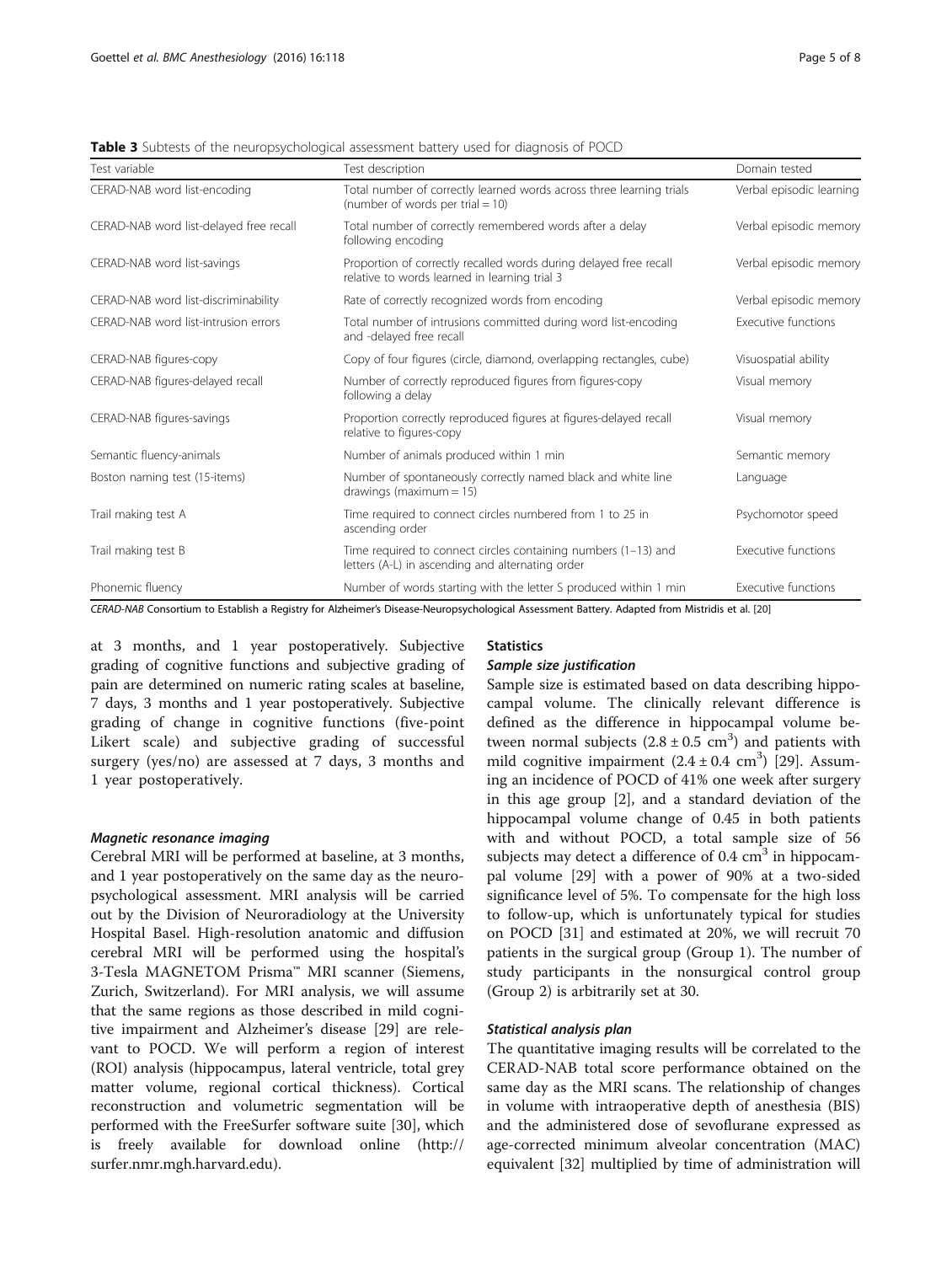be calculated. We will use voxel-wise, multivariate analysis of variance (ANOVA) and the classification/prediction procedure on multi-parameter MRI data in order to build optimal composite predictors of patients' neuropsychological outcomes. All statistical analyses will be performed using SPSS Statistics software, version 22 (IBM, Inc., Zurich, Switzerland). All graphs will be plotted using Prism, version 6 (GraphPad Software, Inc., La Jolla, CA, USA). An interim analysis will be performed to assess quality of data after primary data acquisition from 20 participants. We will follow the Strengthening the Reporting of Observational studies in Epidemiology (STROBE) statement [[33](#page-7-0)] for all future reports related to this study.

## Data monitoring and stopping rules

The EC agreed that monitoring would be performed by the interdisciplinary study team. This team will evaluate the progress of the trial, verify the accuracy and completeness of the case report forms, and ensure that all protocol requirements and investigator's obligations are being fulfilled. The progress of the trial is evaluated every 6 months. The investigators may terminate the study prematurely according to certain circumstances (e.g., ethical concerns, insufficient participant recruitment, when the safety of the participants is doubtful or at risk, or when alterations in accepted clinical practice make the continuation of a clinical trial unwise).

### Study safety and reporting of adverse events

There are no specific safety concerns related to this study. During initial screening of participants in the recruitment phase, any subject that presents potential safety concerns related to MRI will be excluded from the study. Above all, MRI does not use ionizing radiation, and there are no known harmful side-effects associated with temporary exposure to the strong magnetic field used by MRI scanners [[34](#page-7-0)]. However, if a serious adverse event should occur, it will be reported to the EC within the appropriate time frame.

## **Discussion**

This observational cohort study prospectively evaluates the relationship of cerebral grey matter volume and POCD in elderly patients after major noncardiac surgery under sevoflurane anesthesia. The primary hypothesis of this investigation is that POCD is accompanied by a loss of cerebral grey matter. Our secondary hypothesis is that the degree of POCD correlates with the loss of grey matter in brain areas relevant for cognitive functions. There are several potential implications of this study for future clinical practice. The validation of reproducible anatomical parameters or biomarkers, such as the specific brain volumes examined in our cohort, will help to identify high-risk patients and may serve to evaluate the effect of preventive strategies and treatment interventions for POCD in clinical follow-up studies. In summary, findings of this study may contribute to improve the diagnosis and prevention of POCD in the future. In the following, we discuss considerations regarding study design, endpoints, choice of study collective, surgical procedures and anesthetic technique.

#### Study design

The cohort study design chosen for our study enables investigative research in a real-life clinical context without influencing state-of-the-art medical care of patients. No study-related intervention is planned in participating patients, and risks are minimal. Given the lack of clinical data and missing preventive and/or clinical treatment approaches towards POCD, our study is aimed to investigate an association between the cognitive decline and an anatomical biomarker. At this point, POCD research is limited to noninterventional clinical studies, hence the prospective observational design of this study.

## Endpoints

The choice of radiological endpoints of our investigation is based on the findings of AddNeuroMed study [\[29](#page-7-0)]. Liu et al. reported that the degree of atrophy in specific cortical areas correlates with the results of neuropsychological assessment tests obtained by subjects with various cognitive disorders (unrelated to surgery) [\[29](#page-7-0)]. We assume that brain areas affected in POCD are comparable to those concerned in Alzheimer's disease or mild cognitive impairment.

# Methodological considerations Choice of study collective

Although POCD was described in middle-aged patients [[3\]](#page-7-0), the disorder has its highest incidence among patients over the age of 65 years. As most research on POCD was done in this age group, we decided to set the cut-off for participant age at 65 years. We excluded subjects with conditions known to induce changes in cerebral anatomy such as Alzheimer's disease and other forms of dementia, a history of severe neurological disease, or chronic pain in order to obtain a patient sample free of pre-existing cognitive disorders that might confound the relationship between brain volumes and POCD. The addition of a group of nonsurgical participants serves to control for practice effects related to neuropsychological assessment, to observe the physiological cerebral atrophy rates in volunteers matched to the surgical group, and to establish a paradigm for further research on POCD.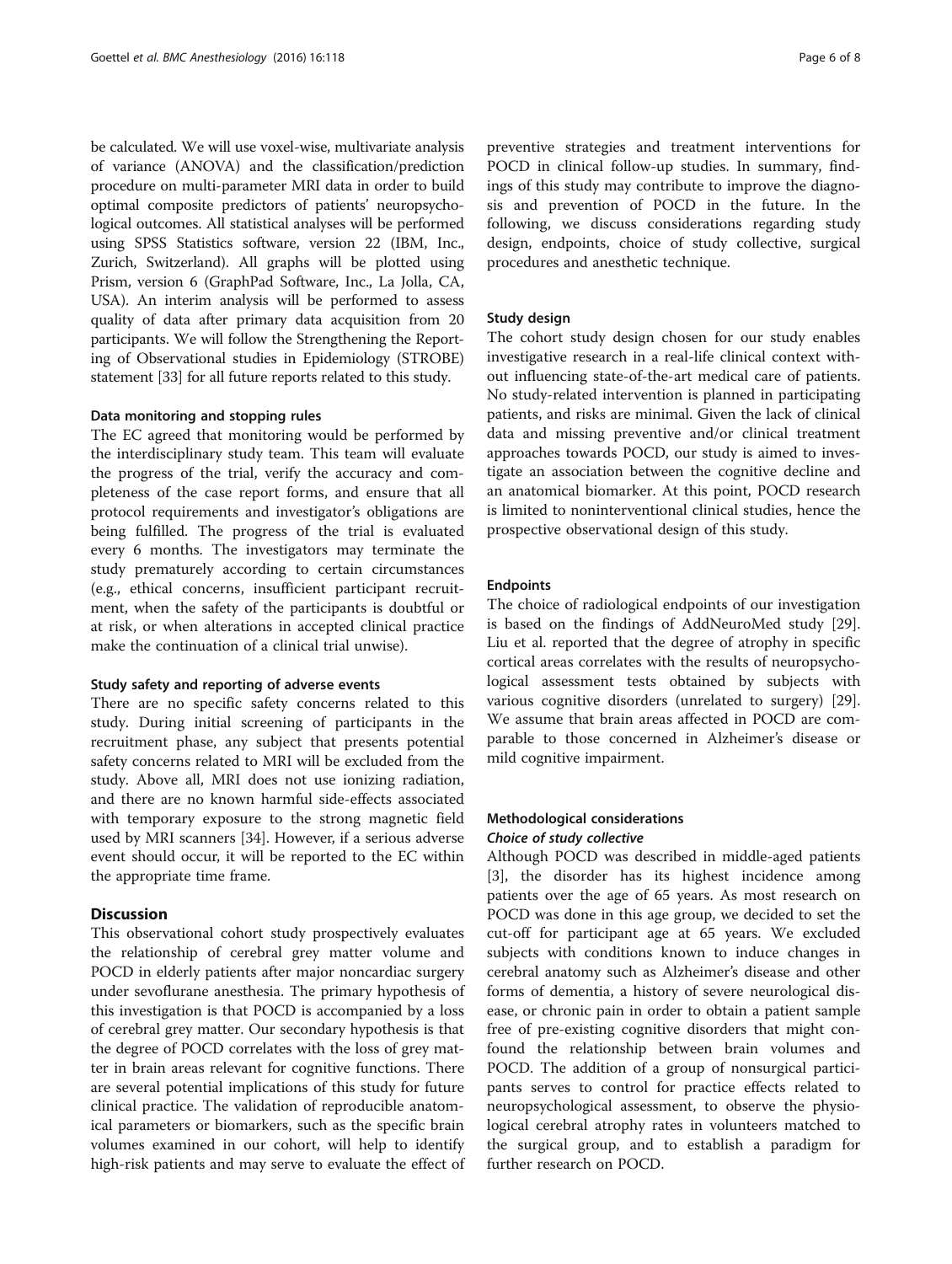## Choice of surgical procedures

We carefully considered the range of surgical procedures to include in our study. We excluded cardiac surgery because of potential issues with cardiopulmonary bypass, surgery of the brain or extracranial blood vessels, and any type of surgery of the face or neck that would preclude patients' active participation in the postoperative neuropsychological assessments. Emergency procedures were also excluded, since we would be unable to measure the patient's baseline. At our institution, abdominal, gynecologic, urologic, vascular and orthopedic procedures are the most commonly performed major noncardiac surgeries in older adults. Most of these surgeries involve a hospital stay of at least 5 days. Although this study is monocentric, we strongly believe that the resulting study cohort is representative of a general surgical population.

#### Choice of anesthetic technique

In this study with pilot character, we chose to investigate exclusively Sevoflurane-based general anesthesia, in order to standardize anesthetic management as a measure to minimize bias. Sevoflurane anesthesia is delivered by the attending anesthetist primarily based on BIS targets (40–60) and clinical judgement. Given that the choice of anesthetic technique only marginally influences the risk of developing POCD in surgical patients [[35\]](#page-7-0), we intend to examine the effect of other anesthetic drugs (e.g., propofol as total intravenous anesthesia) and other anesthetic techniques (e.g., neuraxial or regional anesthesia) on brain volumes and POCD in follow-up studies with similar research protocols. Airway management is standardized as all patients participating in this study are intubated and mechanically ventilated. Other aspects of intraoperative anesthetic management such as the use of opioids or muscle relaxants and hemodynamic management are left at the discretion of the attending physician following existing institutional guidelines.

# Diagnosis of POCD

POCD is a complex neuropsychological disorder presenting as a decline in various cognitive domains after surgery and may at times be difficult to diagnose. Clinical cognitive outcomes research is complicated by the fact that there is no universal definition of POCD. Assessment for POCD comprises a time-intensive combination of neurocognitive function tests, and expert evaluation is mandatory for a valid diagnosis of POCD. In the literature, large differences in methodology (e.g., the test batteries used, the interval between sessions, the endpoints to be analyzed, statistical methods) and diagnostic criteria for POCD are apparent [[31](#page-7-0)]. In our study, the diagnosis of POCD is based on a decrease of standard scores in the CERAD-NAB.

## Abbreviations

ANOVA: Analysis of variance; BIS: Bispectral index; CERAD-NAB: Consortium to Establish a Registry for Alzheimer's Disease-Neuropsychological Assessment Battery; DSM-5: Diagnostic and Statistical Manual of Mental Disorders, Fifth Edition; EC: Ethics committee; GCP: Good Clinical Practice; MAC: Minimum alveolar concentration; MMSE: Mini-Mental State Examination; MRI: Magnetic resonance imaging; POCD: Postoperative cognitive dysfunction; ROI: Region of interest; STROBE: Strengthening the Reporting of Observational studies in Epidemiology

#### Acknowledgements

The authors wish to thank Dr. Peter Smielewski for assistance with the setup of ICM+ and Allison Dwileski for proof-reading the manuscript.

#### Funding

This work was supported by the Propatient Research Foundation, University Hospital Basel, Switzerland. The funding body has no role in the design of the study and collection, analysis and interpretation of data, or in writing the manuscript. This research received no specific grant from any funding agency in the commercial sector.

#### Availability of data and materials

Not applicable.

#### Authors' contributions

NG is the principal investigator, study initiator and research coordinator, study protocol author, obtained ethical approval and drafted this manuscript. LAS is a senior co-investigator, assisted with the original study protocol and revised this manuscript. PM, MB, JR, CS and AUM are co-investigators and revised the original study protocol. All authors read and approved the final manuscript.

#### Competing interests

The authors declare that they have no competing interests.

# Consent for publication

Not applicable.

#### Ethics approval and consent to participate

Ethics approval for this study (protocol no.: EKNZ 2014-155) was provided by the EC (Ethikkommission Nordwestschweiz) on 1 August 2014. The study is carried out in accordance to the protocol and with principles enunciated in the current version of the Declaration of Helsinki [[11](#page-7-0)], the guidelines of GCP [[12\]](#page-7-0), the Swiss Law and Swiss regulatory authority's requirements. Substantial amendments to the study protocol will only be implemented after approval of the EC.

The investigators will explain to each participant the nature of the study, its purpose, the procedures involved, the expected duration, the potential risks and benefits and any discomfort it may entail. Each participant will be informed that the participation in the study is voluntary. Participants may withdraw from the study at any time. Withdrawal of consent will not affect subsequent medical assistance and treatment. All participants invited to partake in this study are provided a participant information sheet and a consent form describing the study and providing sufficient information to make an informed decision about participation in the study. The participant is given sufficient time to decide whether or not to participate. The patient information sheet and the consent form has been submitted to the EC, reviewed and approved. The formal written informed consent of each participant is obtained before the participant is submitted to any aspect of the study procedure.

#### Data management and confidentiality

All data from study participants is stored anonymously. Each subject is assigned a unique identity consisting of a three-digit number. Data entry and coding is performed exclusively by the investigators. Data in paper form or electronic data is stored securely at the University Hospital Basel. Only members of the study team have access to the data; however, direct access to source documents is permitted for purposes of monitoring, audits and inspections by competent authorities.